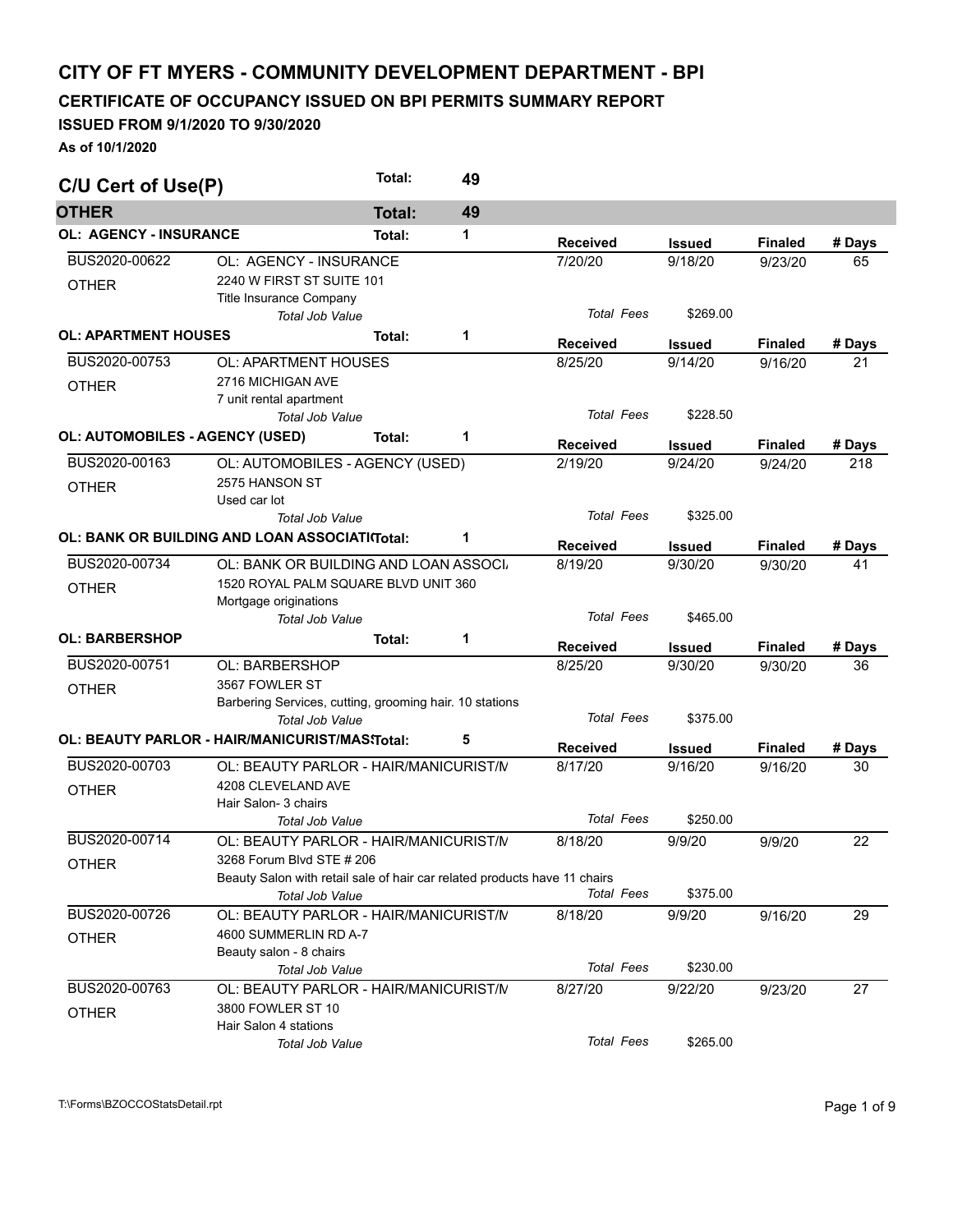| C/U Cert of Use(P)            |                                                                                         | Total:        | 49 |                   |                          |                |                |
|-------------------------------|-----------------------------------------------------------------------------------------|---------------|----|-------------------|--------------------------|----------------|----------------|
| <b>OTHER</b>                  |                                                                                         | <b>Total:</b> | 49 |                   |                          |                |                |
|                               | OL: BEAUTY PARLOR - HAIR/MANICURIST/MAS{Total;                                          |               | 5  | <b>Received</b>   | Issued                   | <b>Finaled</b> | # Days         |
| BUS2020-00817                 | OL: BEAUTY PARLOR - HAIR/MANICURIST/N                                                   |               |    | 9/14/20           | 9/23/20                  | 9/23/20        | 8              |
| <b>OTHER</b>                  | 1755 BOY SCOUT DR. UNIT 104                                                             |               |    |                   |                          |                |                |
|                               | Salon one chair                                                                         |               |    |                   |                          |                |                |
|                               | Total Job Value                                                                         |               |    | <b>Total Fees</b> | \$390.00                 |                |                |
| OL: BONDSMAN, PROFESSIONAL    |                                                                                         | Total:        | 1  | <b>Received</b>   | Issued                   | <b>Finaled</b> | # Days         |
| BUS2020-00797                 | OL: BONDSMAN, PROFESSIONAL                                                              |               |    | 9/9/20            | 9/23/20                  | 9/23/20        | 14             |
| <b>OTHER</b>                  | 3603 FOWLER ST                                                                          |               |    |                   |                          |                |                |
|                               | <b>Bail Bonds</b>                                                                       |               |    |                   |                          |                |                |
|                               | Total Job Value                                                                         |               |    | <b>Total Fees</b> | \$220.00                 |                |                |
| <b>OL: EMPLOYMENT AGENCY</b>  |                                                                                         | Total:        | 2  | <b>Received</b>   |                          | <b>Finaled</b> |                |
| BUS2020-00789                 | <b>OL: EMPLOYMENT AGENCY</b>                                                            |               |    | 9/2/20            | <b>Issued</b><br>9/22/20 | 9/23/20        | # Days<br>21   |
|                               | 4350 FOWLER ST #3                                                                       |               |    |                   |                          |                |                |
| <b>OTHER</b>                  | Licensed home health agency; also provide temporary medical personnel to facilities.    |               |    |                   |                          |                |                |
|                               | Total Job Value                                                                         |               |    | <b>Total Fees</b> | \$315.00                 |                |                |
| BUS2020-00816                 | OL: EMPLOYMENT AGENCY                                                                   |               |    | 9/14/20           | 9/22/20                  | 9/22/20        | $\overline{7}$ |
| <b>OTHER</b>                  | 3049 CLEVELAND AVE SUITE 155                                                            |               |    |                   |                          |                |                |
|                               | Home Health Agency                                                                      |               |    |                   |                          |                |                |
|                               | <b>Total Job Value</b>                                                                  |               |    | <b>Total Fees</b> | \$295.00                 |                |                |
|                               | OL: FOOD TRUCKS: VENDING FOOD FROM A TRTotal:                                           |               | 1  | <b>Received</b>   |                          | <b>Finaled</b> | # Days         |
| BUS2020-00796                 | OL: FOOD TRUCKS: VENDING FOOD FROM /                                                    |               |    | 9/8/20            | Issued<br>9/21/20        | 9/23/20        | 15             |
|                               | 2021 QUALITY LIFE CENTER WAY                                                            |               |    |                   |                          |                |                |
| <b>OTHER</b>                  | Food Truck selling finger foods. Hamburger, pork chops, chicken and sausage sandwiches. |               |    |                   |                          |                |                |
|                               | <b>Total Job Value</b>                                                                  |               |    | <b>Total Fees</b> | \$220.00                 |                |                |
| <b>OL: GYMNASIUM</b>          |                                                                                         | Total:        | 1  |                   |                          |                |                |
|                               |                                                                                         |               |    | <b>Received</b>   | Issued                   | <b>Finaled</b> | # Days         |
| BUS2020-00238                 | <b>OL: GYMNASIUM</b>                                                                    |               |    | 3/6/20            | 9/16/20                  | 9/25/20        | 202            |
| <b>OTHER</b>                  | 10591 VENETO DR                                                                         |               |    |                   |                          |                |                |
|                               | Fitness Center and group exercise classes<br>Total Job Value                            |               |    | <b>Total Fees</b> | \$325.00                 |                |                |
| <b>OL: LABORATORY-MEDICAL</b> |                                                                                         | Total:        | 1  |                   |                          |                |                |
|                               |                                                                                         |               |    | <b>Received</b>   | Issued                   | <b>Finaled</b> | # Days         |
| BUS2020-00769                 | OL: LABORATORY-MEDICAL                                                                  |               |    | 8/28/20           | 9/22/20                  | 9/23/20        | 26             |
| <b>OTHER</b>                  | 1949 MARAVILLA AVE                                                                      |               |    |                   |                          |                |                |
|                               | Dentures, Bridges, Repairs.                                                             |               |    |                   |                          |                |                |
|                               | <b>Total Job Value</b>                                                                  |               |    | <b>Total Fees</b> | \$240.00                 |                |                |
| <b>OL: MERCHANT - RETAIL</b>  |                                                                                         | Total:        | 8  | <b>Received</b>   | <b>Issued</b>            | <b>Finaled</b> | # Days         |
| BUS2020-00236                 | OL: MERCHANT - RETAIL                                                                   |               |    | 3/6/20            | 9/16/20                  | 9/23/20        | 201            |
| <b>OTHER</b>                  | 10555 VENETO DRIVE                                                                      |               |    |                   |                          |                |                |
|                               | Food & beverage services for residents of Pelican Preserve                              |               |    |                   |                          |                |                |
|                               | Total Job Value                                                                         |               |    | <b>Total Fees</b> | \$478.97                 |                |                |
| BUS2020-00595                 | OL: MERCHANT - RETAIL                                                                   |               |    | 7/9/20            | 9/23/20                  | 9/23/20        | 76             |
| <b>OTHER</b>                  | 9360 DYNASTY DR                                                                         |               |    |                   |                          |                |                |
|                               | Retail Halloween costumes, decorations and accessories.                                 |               |    |                   |                          |                |                |
|                               | Total Job Value                                                                         |               |    | <b>Total Fees</b> | \$425.00                 |                |                |
| BUS2020-00645                 | OL: MERCHANT - RETAIL                                                                   |               |    | 7/28/20           | 9/3/20                   | 9/9/20         | 43             |
| <b>OTHER</b>                  | 2451 HUNTER ST                                                                          |               |    |                   |                          |                |                |
|                               | General mechanic, autobody repair. We will not be painting anything at this location.   |               |    | <b>Total Fees</b> | \$210.00                 |                |                |
|                               | Total Job Value                                                                         |               |    |                   |                          |                |                |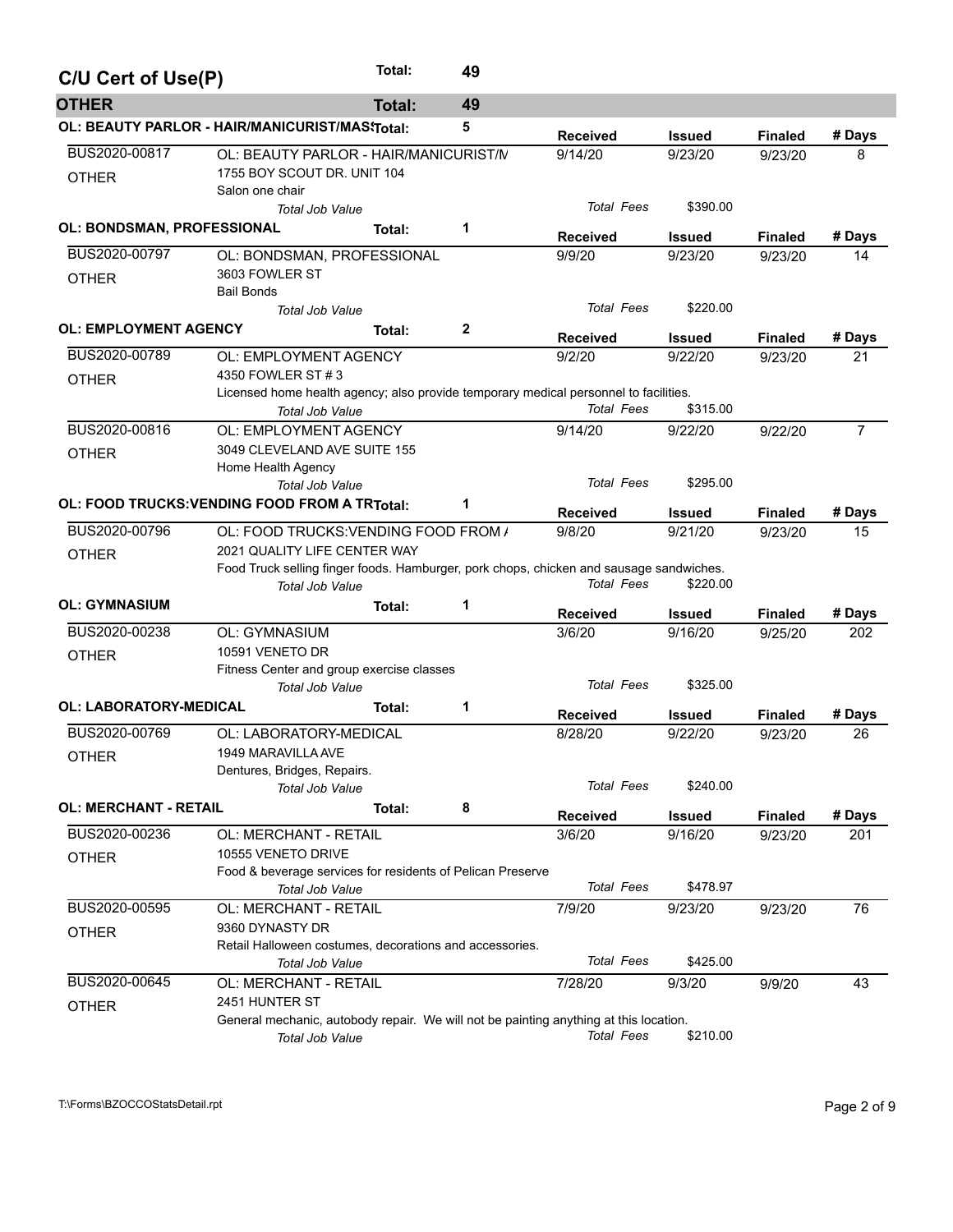| <b>OTHER</b><br>49<br><b>Total:</b><br><b>OL: MERCHANT - RETAIL</b><br>8<br>Total:<br><b>Received</b><br><b>Issued</b><br>BUS2020-00779<br><b>OL: MERCHANT - RETAIL</b><br>8/31/20<br>9/18/20<br>2190 FORD ST<br><b>OTHER</b><br>Convenient store. Selling products like produce, meat, snacks, sodas, beer and cigars.<br>\$190.00<br>Total Fees<br>Total Job Value<br>BUS2020-00780<br><b>OL: MERCHANT - RETAIL</b><br>8/31/20<br>9/23/20<br>4125 CLEVELAND AVE 1850<br><b>OTHER</b> | <b>Finaled</b><br>9/23/20<br>9/23/20                                                                    | # Days<br>22<br>22 |  |  |  |  |  |  |  |
|----------------------------------------------------------------------------------------------------------------------------------------------------------------------------------------------------------------------------------------------------------------------------------------------------------------------------------------------------------------------------------------------------------------------------------------------------------------------------------------|---------------------------------------------------------------------------------------------------------|--------------------|--|--|--|--|--|--|--|
|                                                                                                                                                                                                                                                                                                                                                                                                                                                                                        |                                                                                                         |                    |  |  |  |  |  |  |  |
|                                                                                                                                                                                                                                                                                                                                                                                                                                                                                        |                                                                                                         |                    |  |  |  |  |  |  |  |
|                                                                                                                                                                                                                                                                                                                                                                                                                                                                                        |                                                                                                         |                    |  |  |  |  |  |  |  |
|                                                                                                                                                                                                                                                                                                                                                                                                                                                                                        |                                                                                                         |                    |  |  |  |  |  |  |  |
|                                                                                                                                                                                                                                                                                                                                                                                                                                                                                        |                                                                                                         |                    |  |  |  |  |  |  |  |
|                                                                                                                                                                                                                                                                                                                                                                                                                                                                                        |                                                                                                         |                    |  |  |  |  |  |  |  |
|                                                                                                                                                                                                                                                                                                                                                                                                                                                                                        |                                                                                                         |                    |  |  |  |  |  |  |  |
|                                                                                                                                                                                                                                                                                                                                                                                                                                                                                        |                                                                                                         |                    |  |  |  |  |  |  |  |
| Edison Ford Winter Estates, sale of books, local artist works, memorabilia, household items, educational                                                                                                                                                                                                                                                                                                                                                                               |                                                                                                         |                    |  |  |  |  |  |  |  |
| toys, clothing and seasonal items.                                                                                                                                                                                                                                                                                                                                                                                                                                                     |                                                                                                         |                    |  |  |  |  |  |  |  |
| <b>Total Fees</b><br>\$165.00<br><b>Total Job Value</b>                                                                                                                                                                                                                                                                                                                                                                                                                                |                                                                                                         |                    |  |  |  |  |  |  |  |
| BUS2020-00787<br><b>OL: MERCHANT - RETAIL</b><br>9/2/20<br>9/18/20                                                                                                                                                                                                                                                                                                                                                                                                                     | 9/23/20                                                                                                 | 21                 |  |  |  |  |  |  |  |
| 2950 WINKLER AVE 701<br><b>OTHER</b>                                                                                                                                                                                                                                                                                                                                                                                                                                                   |                                                                                                         |                    |  |  |  |  |  |  |  |
|                                                                                                                                                                                                                                                                                                                                                                                                                                                                                        | Pharmaceutical services, small convenient groceriees with non perishable items and household items like |                    |  |  |  |  |  |  |  |
| soaps and lotions.<br><b>Total Fees</b><br>\$190.00<br><b>Total Job Value</b>                                                                                                                                                                                                                                                                                                                                                                                                          |                                                                                                         |                    |  |  |  |  |  |  |  |
| BUS2020-00804<br><b>OL: MERCHANT - RETAIL</b><br>9/10/20<br>9/30/20                                                                                                                                                                                                                                                                                                                                                                                                                    |                                                                                                         | 19                 |  |  |  |  |  |  |  |
| 3835 PALM BEACH BLVD                                                                                                                                                                                                                                                                                                                                                                                                                                                                   | 9/30/20                                                                                                 |                    |  |  |  |  |  |  |  |
| <b>OTHER</b><br>Convenient Store, Retail sales.                                                                                                                                                                                                                                                                                                                                                                                                                                        |                                                                                                         |                    |  |  |  |  |  |  |  |
| <b>Total Fees</b><br>\$190.00<br>Total Job Value                                                                                                                                                                                                                                                                                                                                                                                                                                       |                                                                                                         |                    |  |  |  |  |  |  |  |
| BUS2020-00811<br>9/11/20<br><b>OL: MERCHANT - RETAIL</b><br>9/22/20                                                                                                                                                                                                                                                                                                                                                                                                                    | 9/23/20                                                                                                 | 11                 |  |  |  |  |  |  |  |
| 3674 CLEVELAND AVE                                                                                                                                                                                                                                                                                                                                                                                                                                                                     |                                                                                                         |                    |  |  |  |  |  |  |  |
| <b>OTHER</b><br>Restaurant, Take out and dine in                                                                                                                                                                                                                                                                                                                                                                                                                                       |                                                                                                         |                    |  |  |  |  |  |  |  |
| <b>Total Fees</b><br>\$190.00<br>Total Job Value                                                                                                                                                                                                                                                                                                                                                                                                                                       |                                                                                                         |                    |  |  |  |  |  |  |  |
| <b>OL: MERCHANT - WHOLESALE</b><br>$\mathbf{2}$<br>Total:                                                                                                                                                                                                                                                                                                                                                                                                                              |                                                                                                         |                    |  |  |  |  |  |  |  |
| <b>Received</b><br>Issued                                                                                                                                                                                                                                                                                                                                                                                                                                                              | <b>Finaled</b>                                                                                          | # Days             |  |  |  |  |  |  |  |
| BUS2020-00461<br>OL: MERCHANT - WHOLESALE<br>6/8/20<br>9/18/20                                                                                                                                                                                                                                                                                                                                                                                                                         | 9/23/20                                                                                                 | 107                |  |  |  |  |  |  |  |
| 3971 VERONICA S SHOEMAKER BLVD<br><b>OTHER</b>                                                                                                                                                                                                                                                                                                                                                                                                                                         |                                                                                                         |                    |  |  |  |  |  |  |  |
| Warhousing and logistics service for tires and other automotive product<br><b>Total Fees</b><br>\$395.00                                                                                                                                                                                                                                                                                                                                                                               |                                                                                                         |                    |  |  |  |  |  |  |  |
| Total Job Value<br>BUS2020-00532<br>OL: MERCHANT - WHOLESALE<br>9/23/20                                                                                                                                                                                                                                                                                                                                                                                                                |                                                                                                         | 92                 |  |  |  |  |  |  |  |
| 6/23/20                                                                                                                                                                                                                                                                                                                                                                                                                                                                                | 9/23/20                                                                                                 |                    |  |  |  |  |  |  |  |
| <b>OTHER</b><br>Sales of concrete materials (wholesale)                                                                                                                                                                                                                                                                                                                                                                                                                                | 3750 VERONICA S SHOEMAKER BLVD                                                                          |                    |  |  |  |  |  |  |  |
| <b>Total Fees</b><br>\$170.00<br>Total Job Value                                                                                                                                                                                                                                                                                                                                                                                                                                       |                                                                                                         |                    |  |  |  |  |  |  |  |
| <b>OL: SERVICE ESTABLISHMENT - GENERAL</b><br>20<br>Total:                                                                                                                                                                                                                                                                                                                                                                                                                             |                                                                                                         |                    |  |  |  |  |  |  |  |
| <b>Received</b><br><b>Issued</b>                                                                                                                                                                                                                                                                                                                                                                                                                                                       | <b>Finaled</b>                                                                                          | # Days             |  |  |  |  |  |  |  |
| BUS2020-00493<br>6/16/20<br>9/23/20<br>OL: SERVICE ESTABLISHMENT - GENERAL                                                                                                                                                                                                                                                                                                                                                                                                             | 9/23/20                                                                                                 | 98                 |  |  |  |  |  |  |  |
| 2050 COLLIER AVE #105<br><b>OTHER</b>                                                                                                                                                                                                                                                                                                                                                                                                                                                  |                                                                                                         |                    |  |  |  |  |  |  |  |
| Financial and Credit Repair company. All clients are processed online and via phone. Sharing space with                                                                                                                                                                                                                                                                                                                                                                                |                                                                                                         |                    |  |  |  |  |  |  |  |
| Cozmo Beaute LLC.<br><b>Total Fees</b><br>\$170.00<br>Total Job Value                                                                                                                                                                                                                                                                                                                                                                                                                  |                                                                                                         |                    |  |  |  |  |  |  |  |
| BUS2020-00544<br>OL: SERVICE ESTABLISHMENT - GENERAL<br>6/24/20<br>9/22/20                                                                                                                                                                                                                                                                                                                                                                                                             |                                                                                                         | 91                 |  |  |  |  |  |  |  |
| 2940 HANSON STREET UNIT # C                                                                                                                                                                                                                                                                                                                                                                                                                                                            | 9/23/20                                                                                                 |                    |  |  |  |  |  |  |  |
| <b>OTHER</b><br>Repair and installation of hurricane protection products and retractable awnings.                                                                                                                                                                                                                                                                                                                                                                                      |                                                                                                         |                    |  |  |  |  |  |  |  |
| <b>Total Fees</b><br>\$265.00<br>Total Job Value                                                                                                                                                                                                                                                                                                                                                                                                                                       |                                                                                                         |                    |  |  |  |  |  |  |  |
| BUS2020-00582<br>OL: SERVICE ESTABLISHMENT - GENERAL<br>7/6/20<br>9/16/20                                                                                                                                                                                                                                                                                                                                                                                                              | 9/16/20                                                                                                 | 72                 |  |  |  |  |  |  |  |
| 2161 MCGREGOR BLVD C-1                                                                                                                                                                                                                                                                                                                                                                                                                                                                 |                                                                                                         |                    |  |  |  |  |  |  |  |
| <b>OTHER</b><br>Administration services process sales of cameras built in Oregon                                                                                                                                                                                                                                                                                                                                                                                                       |                                                                                                         |                    |  |  |  |  |  |  |  |
| <b>Total Fees</b><br>\$190.00<br>Total Job Value                                                                                                                                                                                                                                                                                                                                                                                                                                       |                                                                                                         |                    |  |  |  |  |  |  |  |
| BUS2020-00646<br>OL: SERVICE ESTABLISHMENT - GENERAL<br>7/28/20<br>9/16/20                                                                                                                                                                                                                                                                                                                                                                                                             | 9/16/20                                                                                                 | 49                 |  |  |  |  |  |  |  |
| 4400 CLEVELAND AVE<br><b>OTHER</b>                                                                                                                                                                                                                                                                                                                                                                                                                                                     |                                                                                                         |                    |  |  |  |  |  |  |  |
| Veterinarian Clinic and Grooming                                                                                                                                                                                                                                                                                                                                                                                                                                                       |                                                                                                         |                    |  |  |  |  |  |  |  |
| <b>Total Fees</b><br>\$260.00<br>Total Job Value                                                                                                                                                                                                                                                                                                                                                                                                                                       |                                                                                                         |                    |  |  |  |  |  |  |  |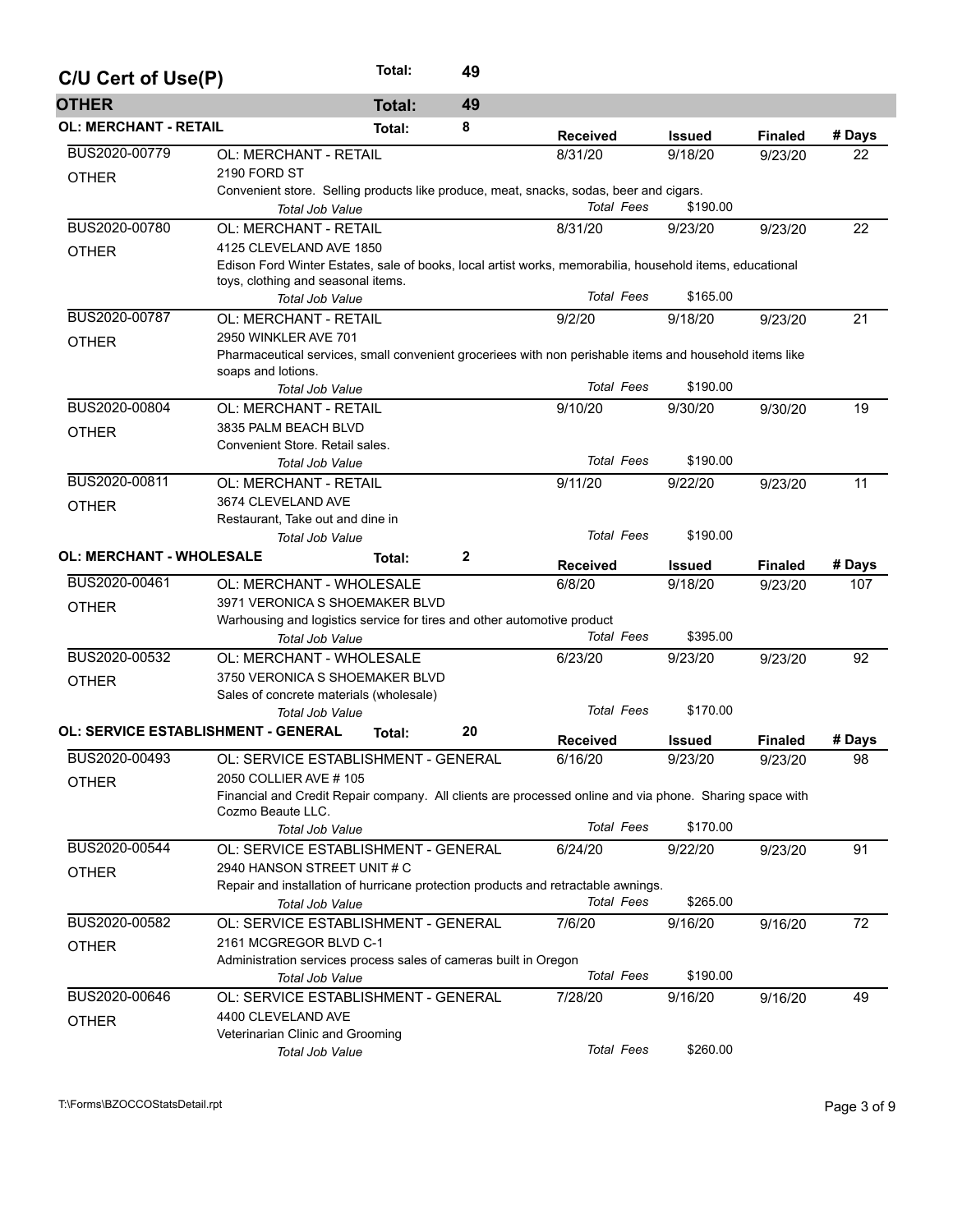| C/U Cert of Use(P)                         |                                                                                                                                                                                     | Total:        | 49 |                   |               |                |        |
|--------------------------------------------|-------------------------------------------------------------------------------------------------------------------------------------------------------------------------------------|---------------|----|-------------------|---------------|----------------|--------|
| <b>OTHER</b>                               |                                                                                                                                                                                     | <b>Total:</b> | 49 |                   |               |                |        |
| <b>OL: SERVICE ESTABLISHMENT - GENERAL</b> |                                                                                                                                                                                     | Total:        | 20 | <b>Received</b>   | <b>Issued</b> | <b>Finaled</b> | # Days |
| BUS2020-00670<br><b>OTHER</b>              | OL: SERVICE ESTABLISHMENT - GENERAL<br>2976 CLEVELAND AVE C<br>Provide tax filing services, notary public, immigration, credit repair, translations english-spanish, etc.           |               |    | 8/5/20            | 9/3/20        | 9/9/20         | 35     |
|                                            | Total Job Value                                                                                                                                                                     |               |    | <b>Total Fees</b> | \$220.00      |                |        |
| BUS2020-00692<br><b>OTHER</b>              | OL: SERVICE ESTABLISHMENT - GENERAL<br>3055 FOWLER ST<br>Hand wash cars: full detailing, washing and vacuum                                                                         |               |    | 8/13/20           | 9/14/20       | 9/14/20        | 32     |
|                                            | <b>Total Job Value</b>                                                                                                                                                              |               |    | <b>Total Fees</b> | \$240.00      |                |        |
| BUS2020-00694<br><b>OTHER</b>              | OL: SERVICE ESTABLISHMENT - GENERAL<br>3800 COLONIAL BLVD - ste 200<br><b>Medical Office</b>                                                                                        |               |    | 8/13/20           | 9/30/20       | 9/30/20        | 47     |
|                                            | <b>Total Job Value</b>                                                                                                                                                              |               |    | <b>Total Fees</b> | \$240.00      |                |        |
| BUS2020-00702<br><b>OTHER</b>              | OL: SERVICE ESTABLISHMENT - GENERAL<br>3089 KENNESAW ST Unit A<br>Residential and Commercial Plumbing                                                                               |               |    | 8/17/20           | 9/18/20       | 9/23/20        | 37     |
|                                            | Total Job Value                                                                                                                                                                     |               |    | <b>Total Fees</b> | \$240.00      |                |        |
| BUS2020-00706<br><b>OTHER</b>              | OL: SERVICE ESTABLISHMENT - GENERAL<br>1681 BENCHMARK AVE SUITE 105<br>Water and sewer inspections                                                                                  |               |    | 8/17/20           | 9/14/20       | 9/16/20        | 29     |
|                                            | <b>Total Job Value</b>                                                                                                                                                              |               |    | <b>Total Fees</b> | \$190.00      |                |        |
| BUS2020-00707<br><b>OTHER</b>              | OL: SERVICE ESTABLISHMENT - GENERAL<br>2665 CLEVELAND AVE 201/205 205/207<br><b>Medical Office</b>                                                                                  |               |    | 8/17/20           | 9/9/20        | 9/9/20         | 22     |
|                                            | Total Job Value                                                                                                                                                                     |               |    | <b>Total Fees</b> | \$520.00      |                |        |
| BUS2020-00735                              | OL: SERVICE ESTABLISHMENT - GENERAL                                                                                                                                                 |               |    | 8/20/20           | 9/9/20        | 9/9/20         | 20     |
| <b>OTHER</b>                               | 1361 ROYAL PALM SQUARE BLVD # 4<br>Health care evaluation treatment rehab and physical therapy<br>Total Job Value                                                                   |               |    | <b>Total Fees</b> | \$220.00      |                |        |
| BUS2020-00740<br><b>OTHER</b>              | OL: SERVICE ESTABLISHMENT - GENERAL<br>1567 HAYLEY LN - suite 101<br>Prodvides management services for medical services                                                             |               |    | 8/20/20           | 9/1/20        | 9/2/20         | 12     |
|                                            | Total Job Value                                                                                                                                                                     |               |    | <b>Total Fees</b> | \$220.00      |                |        |
| BUS2020-00741<br><b>OTHER</b>              | OL: SERVICE ESTABLISHMENT - GENERAL<br>1567 HAYLEY LN 203<br>Research and development of eye drop delivery and imaging technology                                                   |               |    | 8/20/20           | 9/1/20        | 9/2/20         | 12     |
| BUS2020-00743                              | Total Job Value<br>OL: SERVICE ESTABLISHMENT - GENERAL                                                                                                                              |               |    | <b>Total Fees</b> | \$220.00      |                |        |
| <b>OTHER</b>                               | 5237 SUMMERLIN COMMONS BLVD SUITE 106<br>Life Coach                                                                                                                                 |               |    | 8/21/20           | 9/16/20       | 9/16/20        | 26     |
|                                            | Total Job Value                                                                                                                                                                     |               |    | <b>Total Fees</b> | \$220.00      |                |        |
| BUS2020-00745<br><b>OTHER</b>              | OL: SERVICE ESTABLISHMENT - GENERAL<br>39 MILDRED DR UNIT#1<br>Splatter paint studio offering private appointment for social distancing paint canvas in black light and<br>music    |               |    | 8/21/20           | 9/15/20       | 9/15/20        | 25     |
|                                            | Total Job Value                                                                                                                                                                     |               |    | <b>Total Fees</b> | \$220.00      |                |        |
| BUS2020-00755<br><b>OTHER</b>              | OL: SERVICE ESTABLISHMENT - GENERAL<br>2733 OAK RIDGE CT 103<br>Office activities record keeping no equipment will be there. a place where sub contractors will stop for<br>checks. |               |    | 8/26/20           | 9/15/20       | 9/16/20        | 21     |
|                                            | Total Job Value                                                                                                                                                                     |               |    | <b>Total Fees</b> | \$220.00      |                |        |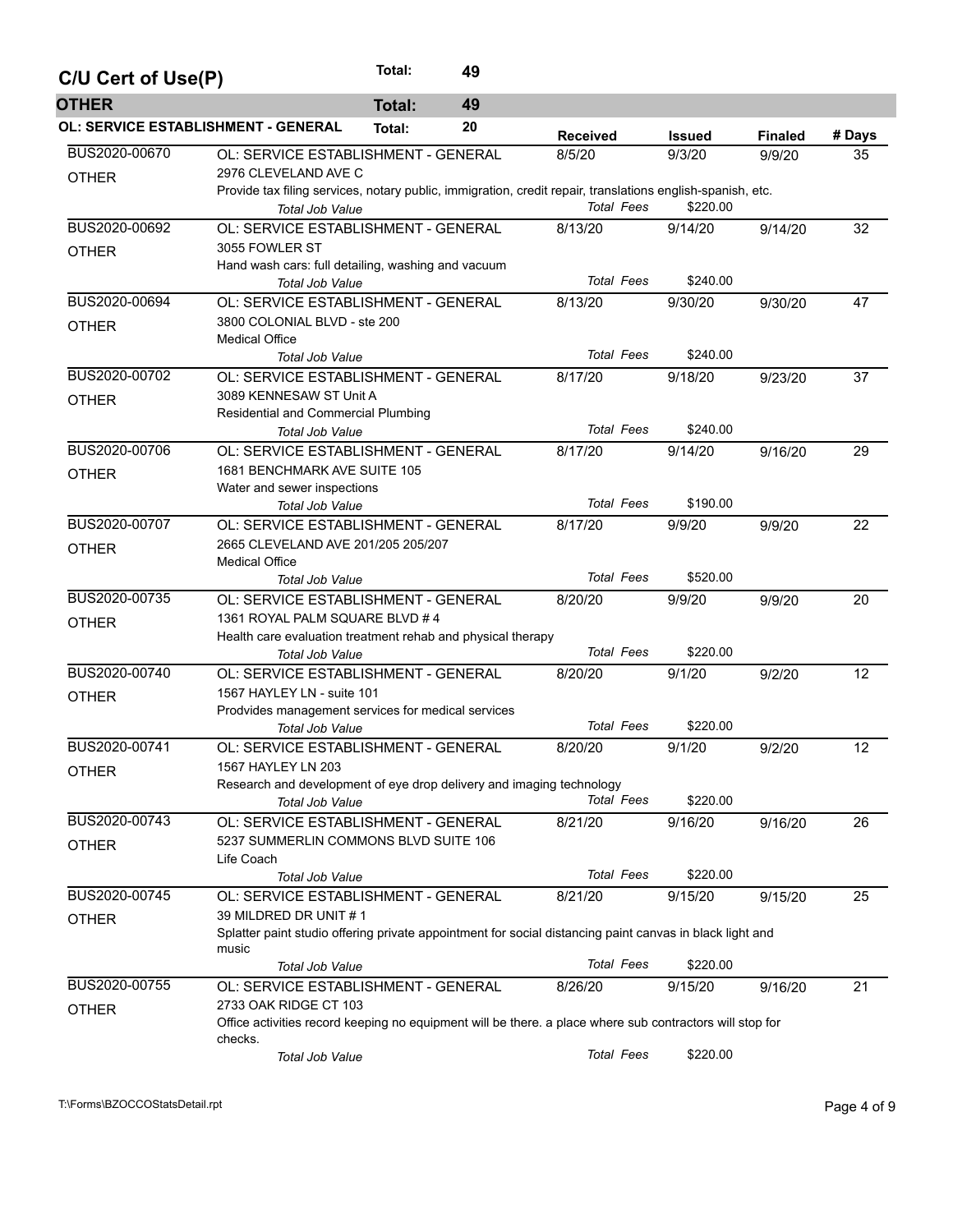| <b>OTHER</b><br>49<br><b>Total:</b>                                                                                        |                                                                         |               |  |  |  |  |  |
|----------------------------------------------------------------------------------------------------------------------------|-------------------------------------------------------------------------|---------------|--|--|--|--|--|
| <b>OL: SERVICE ESTABLISHMENT - GENERAL</b><br>20<br>Total:<br><b>Received</b><br><b>Issued</b>                             | <b>Finaled</b>                                                          | # Days        |  |  |  |  |  |
| BUS2020-00760<br>OL: SERVICE ESTABLISHMENT - GENERAL<br>8/27/20<br>9/30/20                                                 | 9/30/20                                                                 | 34            |  |  |  |  |  |
| 2861 WORK DRIVE UNIT 14<br><b>OTHER</b>                                                                                    |                                                                         |               |  |  |  |  |  |
| Commercial Roofing Company. New construction, re-roofs, sheet metal, service repair and mainenance.                        |                                                                         |               |  |  |  |  |  |
| <b>Total Fees</b><br>\$240.00<br>Total Job Value                                                                           |                                                                         |               |  |  |  |  |  |
| BUS2020-00762<br>OL: SERVICE ESTABLISHMENT - GENERAL<br>8/27/20<br>9/14/20                                                 | 9/16/20                                                                 | 20            |  |  |  |  |  |
| 1919 COURTNEY DR - Suite -15<br><b>OTHER</b>                                                                               |                                                                         |               |  |  |  |  |  |
| computer repair managed IT provider. Computer /IT Support                                                                  |                                                                         |               |  |  |  |  |  |
| Total Fees<br>\$290.00<br><b>Total Job Value</b>                                                                           |                                                                         |               |  |  |  |  |  |
| BUS2020-00783<br>OL: SERVICE ESTABLISHMENT - GENERAL<br>9/1/20<br>9/14/20                                                  | 9/16/20                                                                 | 14            |  |  |  |  |  |
| 2150 FOWLER ST SUITE 120<br><b>OTHER</b>                                                                                   |                                                                         |               |  |  |  |  |  |
|                                                                                                                            | Tax Preparation, Paperwork only for security licenses and gun licenses. |               |  |  |  |  |  |
| <b>Total Fees</b><br>\$240.00<br>Total Job Value                                                                           |                                                                         |               |  |  |  |  |  |
| BUS2020-00792<br>OL: SERVICE ESTABLISHMENT - GENERAL<br>9/3/20<br>9/22/20                                                  | 9/23/20                                                                 | 20            |  |  |  |  |  |
| 1591 HAYLEY LANE SUITE 101<br><b>OTHER</b>                                                                                 |                                                                         |               |  |  |  |  |  |
| <b>Applied Behavior Analysis</b><br><b>Total Fees</b><br>\$240.00                                                          |                                                                         |               |  |  |  |  |  |
| Total Job Value                                                                                                            |                                                                         |               |  |  |  |  |  |
| <b>OL: TRANSFER COMPANY</b><br>1<br>Total:<br><b>Received</b><br><b>Issued</b>                                             | <b>Finaled</b>                                                          | # Days        |  |  |  |  |  |
| BUS2017-00837<br><b>OL: TRANSFER COMPANY</b><br>8/25/17<br>9/14/20                                                         | 9/16/20                                                                 | 1,118         |  |  |  |  |  |
| 2900 CARGO ST<br><b>OTHER</b>                                                                                              |                                                                         |               |  |  |  |  |  |
| The freestanding prepmanfactured UPS Access Point Locker is a continuation of the UPS Customer                             |                                                                         |               |  |  |  |  |  |
| Customers will park walk to the unit. 14 trucks                                                                            |                                                                         |               |  |  |  |  |  |
| Total Fees<br>\$2,245.00<br>Total Job Value                                                                                |                                                                         |               |  |  |  |  |  |
| OL: U-DRIVE-IT CAR AND/OR TRUCK<br>1<br>Total:<br><b>Received</b><br><b>Issued</b>                                         | <b>Finaled</b>                                                          | # Days        |  |  |  |  |  |
| BUS2020-00756<br>OL: U-DRIVE-IT CAR AND/OR TRUCK<br>8/26/20<br>9/21/20                                                     | 9/23/20                                                                 | 28            |  |  |  |  |  |
| 4125 CLEVELAND AVE 1750<br><b>OTHER</b>                                                                                    |                                                                         |               |  |  |  |  |  |
| Short Term Car Rental                                                                                                      |                                                                         |               |  |  |  |  |  |
|                                                                                                                            |                                                                         |               |  |  |  |  |  |
| <b>Total Fees</b><br>\$465.00<br>Total Job Value                                                                           |                                                                         |               |  |  |  |  |  |
| <b>OL: WAREHOUSE - PUBLIC STORAGE</b><br>1<br>Total:                                                                       |                                                                         |               |  |  |  |  |  |
| <b>Received</b><br>Issued<br>BUS2020-00319<br>OL: WAREHOUSE - PUBLIC STORAGE                                               | <b>Finaled</b>                                                          | # Days        |  |  |  |  |  |
| 4/20/20<br>9/23/20                                                                                                         | 9/23/20                                                                 | 155           |  |  |  |  |  |
| 2637 DR MARTIN LUTHER KING JR BLVD<br><b>OTHER</b><br>Warehouse/Storage Space                                              |                                                                         |               |  |  |  |  |  |
| <b>Total Fees</b><br>\$245.00<br><b>Total Job Value</b>                                                                    |                                                                         |               |  |  |  |  |  |
| <b>Total Job Value:</b><br>\$0.00                                                                                          |                                                                         |               |  |  |  |  |  |
|                                                                                                                            |                                                                         |               |  |  |  |  |  |
| $C/U$ Cert of Use $(P)$<br><b>Total Fees:</b><br>\$15,211.47                                                               |                                                                         |               |  |  |  |  |  |
|                                                                                                                            |                                                                         |               |  |  |  |  |  |
| Total:<br>43<br>Certificate of Occupancy(P)                                                                                |                                                                         |               |  |  |  |  |  |
| <b>OTHER</b><br>1<br><b>Total:</b>                                                                                         |                                                                         |               |  |  |  |  |  |
| <b>Office/Sales Trailer</b><br>1<br>Total:<br><b>Received</b>                                                              | <b>Finaled</b>                                                          |               |  |  |  |  |  |
| <b>Issued</b><br>BLD2019-03276<br><b>Office/Sales Trailer</b><br>10/15/19<br>12/9/19                                       | 9/14/20                                                                 | # Days<br>335 |  |  |  |  |  |
| 2155 ROCKFILL RD                                                                                                           |                                                                         |               |  |  |  |  |  |
| <b>OTHER</b><br>disconnect plumbing and electrical utilities and remove current office trailer and replace with new office |                                                                         |               |  |  |  |  |  |
| trailer and reconnect electrical and plumbing                                                                              |                                                                         |               |  |  |  |  |  |
| <b>Total Fees</b><br>\$368.04<br>\$26,500.00<br><b>Total Job Value</b>                                                     |                                                                         |               |  |  |  |  |  |
| <b>BUILDING</b><br>42<br><b>Total:</b>                                                                                     |                                                                         |               |  |  |  |  |  |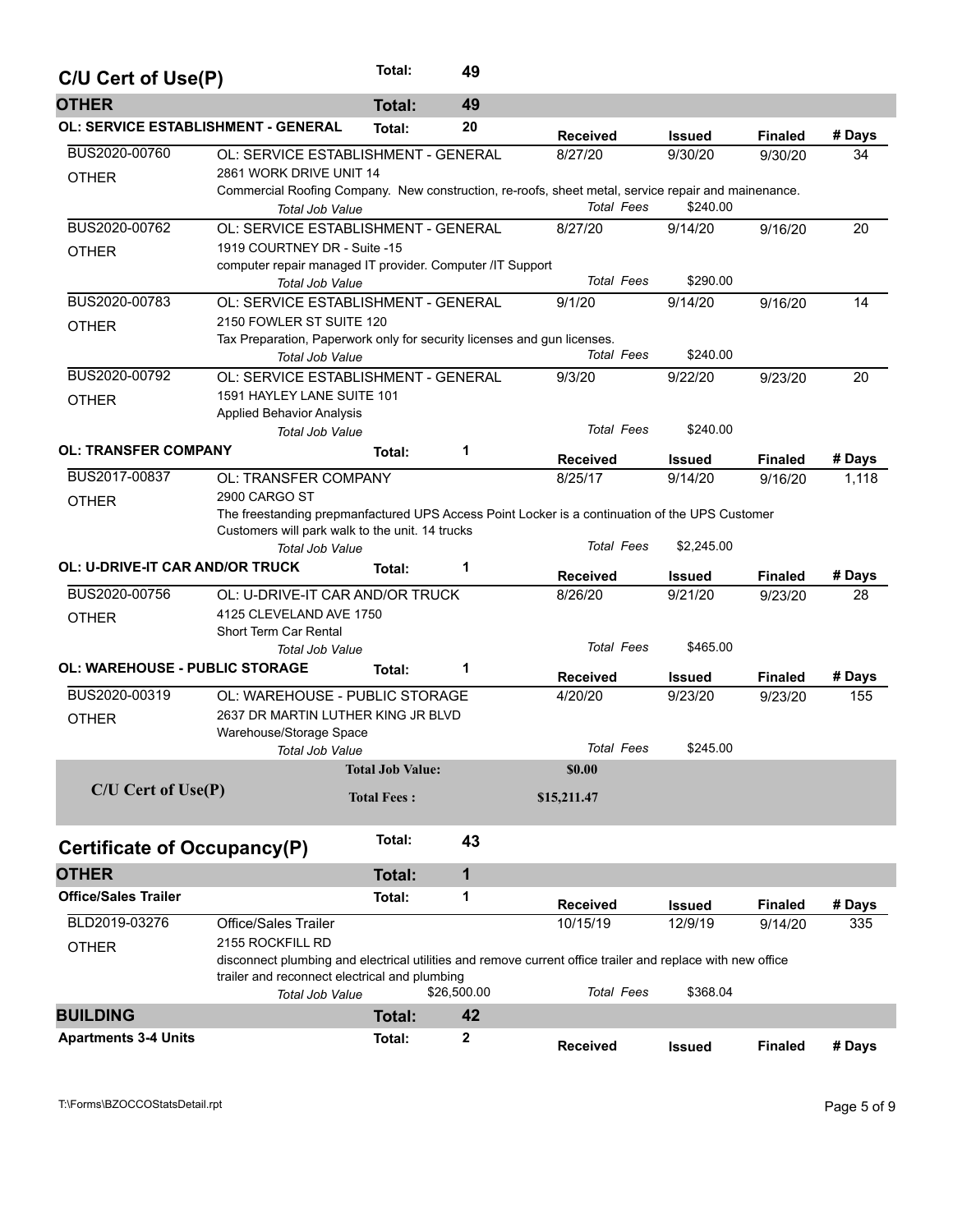| Certificate of Occupancy(P) |                                                                                                                                                                            | Total:                                                                                                | 43             |                   |               |                |        |  |  |  |  |
|-----------------------------|----------------------------------------------------------------------------------------------------------------------------------------------------------------------------|-------------------------------------------------------------------------------------------------------|----------------|-------------------|---------------|----------------|--------|--|--|--|--|
| <b>BUILDING</b>             |                                                                                                                                                                            | <b>Total:</b>                                                                                         | 42             |                   |               |                |        |  |  |  |  |
| <b>Apartments 3-4 Units</b> |                                                                                                                                                                            | Total:                                                                                                | $\mathbf 2$    | <b>Received</b>   | <b>Issued</b> | <b>Finaled</b> | # Days |  |  |  |  |
| BLD2019-02894               | Apartments 3-4 Units                                                                                                                                                       |                                                                                                       |                | 9/11/19           | 1/24/20       | 9/3/20         | 357    |  |  |  |  |
| <b>BUILDING</b>             | 12047 HAWTHORN LAKE DR                                                                                                                                                     |                                                                                                       |                |                   |               |                |        |  |  |  |  |
|                             | Construction of a 4 unit Multi-Family building.                                                                                                                            |                                                                                                       |                |                   |               |                |        |  |  |  |  |
|                             | Total Job Value                                                                                                                                                            |                                                                                                       | \$1,256,146.00 | <b>Total Fees</b> | \$32,294.30   |                |        |  |  |  |  |
| BLD2019-02958               | Apartments 3-4 Units                                                                                                                                                       |                                                                                                       |                | 9/18/19           | 1/22/20       | 9/21/20        | 368    |  |  |  |  |
| <b>BUILDING</b>             | 10528 CASELLA WAY Building 39                                                                                                                                              |                                                                                                       |                |                   |               |                |        |  |  |  |  |
|                             | CONSTRUCTION OF A 4 UNIT MULTI-FAMILY BUILDING                                                                                                                             |                                                                                                       |                |                   |               |                |        |  |  |  |  |
|                             | Total Job Value                                                                                                                                                            |                                                                                                       | \$1,314,331.00 | <b>Total Fees</b> | \$12,170.37   |                |        |  |  |  |  |
| <b>Apartments 5+ Units</b>  |                                                                                                                                                                            | Total:                                                                                                | 1              | <b>Received</b>   | <b>Issued</b> | <b>Finaled</b> | # Days |  |  |  |  |
| BLD2018-03208               | Apartments 5+ Units                                                                                                                                                        |                                                                                                       |                | 9/24/18           | 6/6/19        | 9/2/20         | 709    |  |  |  |  |
| <b>BUILDING</b>             | 10978 LEGACY GATEWAY CIR - BLDG 6                                                                                                                                          |                                                                                                       |                |                   |               |                |        |  |  |  |  |
|                             | Construction of a new multi-unit apartment building "Threshold Building"                                                                                                   |                                                                                                       |                |                   |               | ((PRIVATE      |        |  |  |  |  |
|                             | PROVIDER- INSPECTIONS ONLY))                                                                                                                                               |                                                                                                       |                |                   |               |                |        |  |  |  |  |
|                             | Total Job Value                                                                                                                                                            |                                                                                                       | \$7,617,296.00 | <b>Total Fees</b> | \$447,565.82  |                |        |  |  |  |  |
| <b>Commercial Building</b>  |                                                                                                                                                                            | Total:                                                                                                | 3              | <b>Received</b>   | <b>Issued</b> | <b>Finaled</b> | # Days |  |  |  |  |
| BLD2018-02588               | <b>Commercial Building</b>                                                                                                                                                 |                                                                                                       |                | 7/25/18           | 1/3/19        | 9/18/20        | 785    |  |  |  |  |
| <b>BUILDING</b>             | 951 MARSH AVE                                                                                                                                                              |                                                                                                       |                |                   |               |                |        |  |  |  |  |
|                             | **MOD 1** place 4 temporary modulars on multi-purpose field. Modulars used as locker rooms for football                                                                    |                                                                                                       |                |                   |               |                |        |  |  |  |  |
|                             | teams. Shall last up to 6 months, until football season is over                                                                                                            |                                                                                                       |                |                   |               |                |        |  |  |  |  |
|                             | <b>Total Job Value</b>                                                                                                                                                     |                                                                                                       | \$65,000.00    | <b>Total Fees</b> | \$867.35      |                |        |  |  |  |  |
| BLD2018-02895               | <b>Commercial Building</b>                                                                                                                                                 |                                                                                                       |                | 8/22/18           | 1/3/19        | 9/18/20        | 757    |  |  |  |  |
| <b>BUILDING</b>             | 951 MARSH AVE                                                                                                                                                              |                                                                                                       |                |                   |               |                |        |  |  |  |  |
|                             | ** MOD 2 *** Place 4 temporary modulars on multi-purpose field. Modulars used as locker rooms football<br>teams. Shall last up to 6 months, until football season is over. |                                                                                                       |                |                   |               |                |        |  |  |  |  |
|                             | <b>Total Job Value</b>                                                                                                                                                     |                                                                                                       | \$65,000.00    | <b>Total Fees</b> | \$867.35      |                |        |  |  |  |  |
| BLD2018-02896               | <b>Commercial Building</b>                                                                                                                                                 |                                                                                                       |                | 8/22/18           | 1/3/19        | 9/18/20        | 757    |  |  |  |  |
|                             | 951 MARSH AVE                                                                                                                                                              |                                                                                                       |                |                   |               |                |        |  |  |  |  |
| <b>BUILDING</b>             |                                                                                                                                                                            | MOD 4** Place 4 temporary modulars on multi-purpose field. Modulars used as locker rooms for football |                |                   |               |                |        |  |  |  |  |
|                             | teams. Shall last up to 6 months until football season is over. Mod 4                                                                                                      |                                                                                                       |                |                   |               |                |        |  |  |  |  |
|                             | <b>Total Job Value</b>                                                                                                                                                     |                                                                                                       | \$65,000.00    | <b>Total Fees</b> | \$867.35      |                |        |  |  |  |  |
| <b>Duplex</b>               |                                                                                                                                                                            | Total:                                                                                                | 1              | <b>Received</b>   | <b>Issued</b> | <b>Finaled</b> | # Days |  |  |  |  |
| BLD2019-02964               | Duplex                                                                                                                                                                     |                                                                                                       |                | 9/19/19           | 12/30/19      | 9/16/20        | 363    |  |  |  |  |
|                             | 2346 2348 DORA ST                                                                                                                                                          |                                                                                                       |                |                   |               |                |        |  |  |  |  |
| <b>BUILDING</b>             | CONSTRUCTION DOCUMENTS FOR NEW DUPLEX IMPACT GLASS                                                                                                                         |                                                                                                       |                |                   |               |                |        |  |  |  |  |
|                             | Total Job Value                                                                                                                                                            |                                                                                                       | \$294,613.00   | <b>Total Fees</b> | \$3,920.69    |                |        |  |  |  |  |
| <b>Single Family</b>        |                                                                                                                                                                            | Total:                                                                                                | 32             |                   |               |                |        |  |  |  |  |
|                             |                                                                                                                                                                            |                                                                                                       |                | <b>Received</b>   | <b>Issued</b> | <b>Finaled</b> | # Days |  |  |  |  |
| BLD2017-01812               | Single Family                                                                                                                                                              |                                                                                                       |                | 6/22/17           | 10/17/17      | 9/1/20         | 1,166  |  |  |  |  |
| <b>BUILDING</b>             | 4155 MANDARIN CT                                                                                                                                                           |                                                                                                       |                |                   |               |                |        |  |  |  |  |
|                             | Owner builder of new house ((PDOX)) SHUTTERS<br>Total Job Value                                                                                                            |                                                                                                       | \$288,041.00   | <b>Total Fees</b> | \$14,540.16   |                |        |  |  |  |  |
| BLD2017-02543               |                                                                                                                                                                            |                                                                                                       |                | 9/22/17           | 1/18/18       | 9/11/20        | 1,085  |  |  |  |  |
|                             | Single Family<br>1452 SANDRA DR                                                                                                                                            |                                                                                                       |                |                   |               |                |        |  |  |  |  |
| <b>BUILDING</b>             | single family home                                                                                                                                                         |                                                                                                       |                |                   |               |                |        |  |  |  |  |
|                             | Total Job Value                                                                                                                                                            |                                                                                                       | \$708,050.00   | <b>Total Fees</b> | \$7,476.57    |                |        |  |  |  |  |
| BLD2019-03281               | Single Family                                                                                                                                                              |                                                                                                       |                | 10/15/19          | 11/14/19      | 9/29/20        | 349    |  |  |  |  |
|                             | 3086 BIRCHIN LN                                                                                                                                                            |                                                                                                       |                |                   |               |                |        |  |  |  |  |
| <b>BUILDING</b>             | New construction of a single fmaily home wiht Non impact windows and doors.                                                                                                |                                                                                                       |                |                   |               |                |        |  |  |  |  |
|                             | Total Job Value                                                                                                                                                            |                                                                                                       | \$286,369.00   | Total Fees        | \$15,448.82   |                |        |  |  |  |  |
|                             |                                                                                                                                                                            |                                                                                                       |                |                   |               |                |        |  |  |  |  |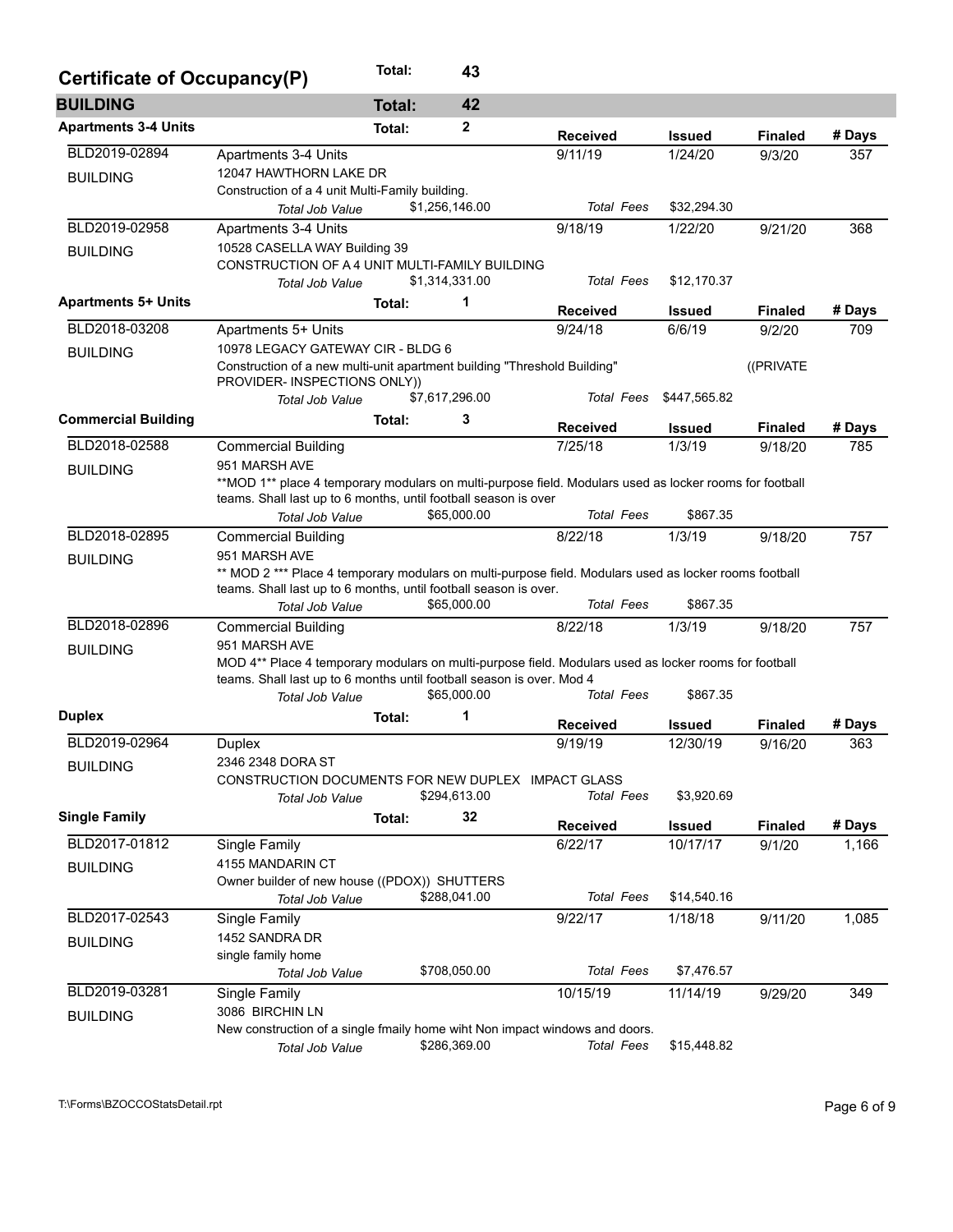| Certificate of Occupancy(P) |                                                                            | Total:        | 43           |                   |               |                |        |  |
|-----------------------------|----------------------------------------------------------------------------|---------------|--------------|-------------------|---------------|----------------|--------|--|
| <b>BUILDING</b>             |                                                                            | <b>Total:</b> | 42           |                   |               |                |        |  |
| <b>Single Family</b>        |                                                                            | Total:        | 32           | <b>Received</b>   | <b>Issued</b> | <b>Finaled</b> | # Days |  |
| BLD2019-03381               | Single Family                                                              |               |              | 10/25/19          | 1/29/20       | 9/18/20        | 328    |  |
| <b>BUILDING</b>             | 11881 ARBOR TRACE DR                                                       |               |              |                   |               |                |        |  |
|                             | Construction of a Single Family Residence.                                 |               |              |                   |               |                |        |  |
|                             | Total Job Value                                                            |               | \$392,818.00 | <b>Total Fees</b> | \$10,153.34   |                |        |  |
| BLD2019-03463               | Single Family                                                              |               |              | 11/1/19           | 12/6/19       | 9/23/20        | 326    |  |
| <b>BUILDING</b>             | 3306 BASSIE CT                                                             |               |              |                   |               |                |        |  |
|                             | New construction Single Family CBC Block Home with Impact windows.         |               | \$189,013.00 | <b>Total Fees</b> | \$1,344.01    |                |        |  |
| BLD2019-03466               | Total Job Value                                                            |               |              |                   |               |                |        |  |
|                             | Single Family<br>3305 BASSIE CT                                            |               |              | 11/1/19           | 12/6/19       | 9/23/20        | 326    |  |
| <b>BUILDING</b>             | new construction of single family CBS block home with impact windows       |               |              |                   |               |                |        |  |
|                             | Total Job Value                                                            |               | \$189,013.00 | <b>Total Fees</b> | \$1,494.01    |                |        |  |
| BLD2019-03503               | Single Family                                                              |               |              | 11/6/19           | 2/18/20       | 9/11/20        | 309    |  |
|                             | 11844 ARBOR TRACE DR                                                       |               |              |                   |               |                |        |  |
| <b>BUILDING</b>             | Construction of a single family residence                                  |               |              |                   |               |                |        |  |
|                             | Total Job Value                                                            |               | \$318,740.00 | <b>Total Fees</b> | \$10,118.25   |                |        |  |
| BLD2019-03524               | Single Family                                                              |               |              | 11/7/19           | 2/18/20       | 9/11/20        | 308    |  |
|                             | 11840 ARBOR TRACE DR                                                       |               |              |                   |               |                |        |  |
| <b>BUILDING</b>             | Construction of a Single Family residence. Lot K010                        |               |              |                   |               |                |        |  |
|                             | <b>Total Job Value</b>                                                     |               | \$354,506.00 | <b>Total Fees</b> | \$10,296.33   |                |        |  |
| BLD2019-03532               | Single Family                                                              |               |              | 11/8/19           | 2/18/20       | 9/18/20        | 314    |  |
| <b>BUILDING</b>             | 11860 BOXELDER WAY                                                         |               |              |                   |               |                |        |  |
|                             | Construction of a Single Family residence LOT O003                         |               |              |                   |               |                |        |  |
|                             | Total Job Value                                                            |               | \$399,607.00 | <b>Total Fees</b> | \$10,434.63   |                |        |  |
| BLD2019-03559               | Single Family                                                              |               |              | 11/13/19          | 12/20/19      | 9/30/20        | 322    |  |
| <b>BUILDING</b>             | 3309 ELLINGTON CT                                                          |               |              |                   |               |                |        |  |
|                             | new home SHUTTERS                                                          |               |              |                   |               |                |        |  |
|                             | Total Job Value                                                            |               | \$306,858.00 | <b>Total Fees</b> | \$1,767.92    |                |        |  |
| BLD2019-03579               | <b>Single Family</b>                                                       |               |              | 11/14/19          | 12/24/19      | 9/2/20         | 293    |  |
| <b>BUILDING</b>             | 3074 BIRCHIN LN                                                            |               |              |                   |               |                |        |  |
|                             | new construction of a single family home with NON impact windows and doors |               |              |                   |               |                |        |  |
|                             | Total Job Value                                                            |               | \$286,369.00 | <b>Total Fees</b> | \$15,072.14   |                |        |  |
| BLD2019-03657               | Single Family                                                              |               |              | 11/19/19          | 12/6/19       | 9/4/20         | 289    |  |
| <b>BUILDING</b>             | 316 LOUISE AVE                                                             |               |              |                   |               |                |        |  |
|                             | New construction Single Family with IMPACT Windows                         |               |              |                   |               |                |        |  |
|                             | Total Job Value                                                            |               | \$196,288.00 | <b>Total Fees</b> | \$1,462.21    |                |        |  |
| BLD2019-03919               | Single Family                                                              |               |              | 12/19/19          | 1/29/20       | 9/21/20        | 277    |  |
| <b>BUILDING</b>             | 4356 BLUEGRASS DR                                                          |               |              |                   |               |                |        |  |
|                             | Construction of a single family residence SHUTTERS                         |               | \$312,557.00 | <b>Total Fees</b> | \$10,382.02   |                |        |  |
| BLD2019-03920               | Total Job Value                                                            |               |              |                   |               |                |        |  |
|                             | Single Family                                                              |               |              | 12/19/19          | 2/12/20       | 9/23/20        | 279    |  |
| <b>BUILDING</b>             | 4362 BLUEGRASS DR                                                          |               |              |                   |               |                |        |  |
|                             | Construction of a single family residence SHUTTERS<br>Total Job Value      |               | \$354,506.00 | <b>Total Fees</b> | \$10,570.33   |                |        |  |
| BLD2019-03930               | Single Family                                                              |               |              | 12/19/19          | 2/12/20       | 9/23/20        | 279    |  |
|                             | 4368 BLUEGRASS DR                                                          |               |              |                   |               |                |        |  |
| <b>BUILDING</b>             | Construction of a single family residence SHUTTERS                         |               |              |                   |               |                |        |  |
|                             | Total Job Value                                                            |               | \$318,740.00 | <b>Total Fees</b> | \$10,455.18   |                |        |  |
| BLD2019-03931               | Single Family                                                              |               |              | 12/19/19          | 2/12/20       | 9/23/20        | 279    |  |
|                             | 4374 BLUEGRASS DR                                                          |               |              |                   |               |                |        |  |
| <b>BUILDING</b>             | Construction of a single family residence SHUTTERS                         |               |              |                   |               |                |        |  |
|                             |                                                                            |               |              |                   |               |                |        |  |

T:\Forms\BZOCCOStatsDetail.rpt Page 7 of 9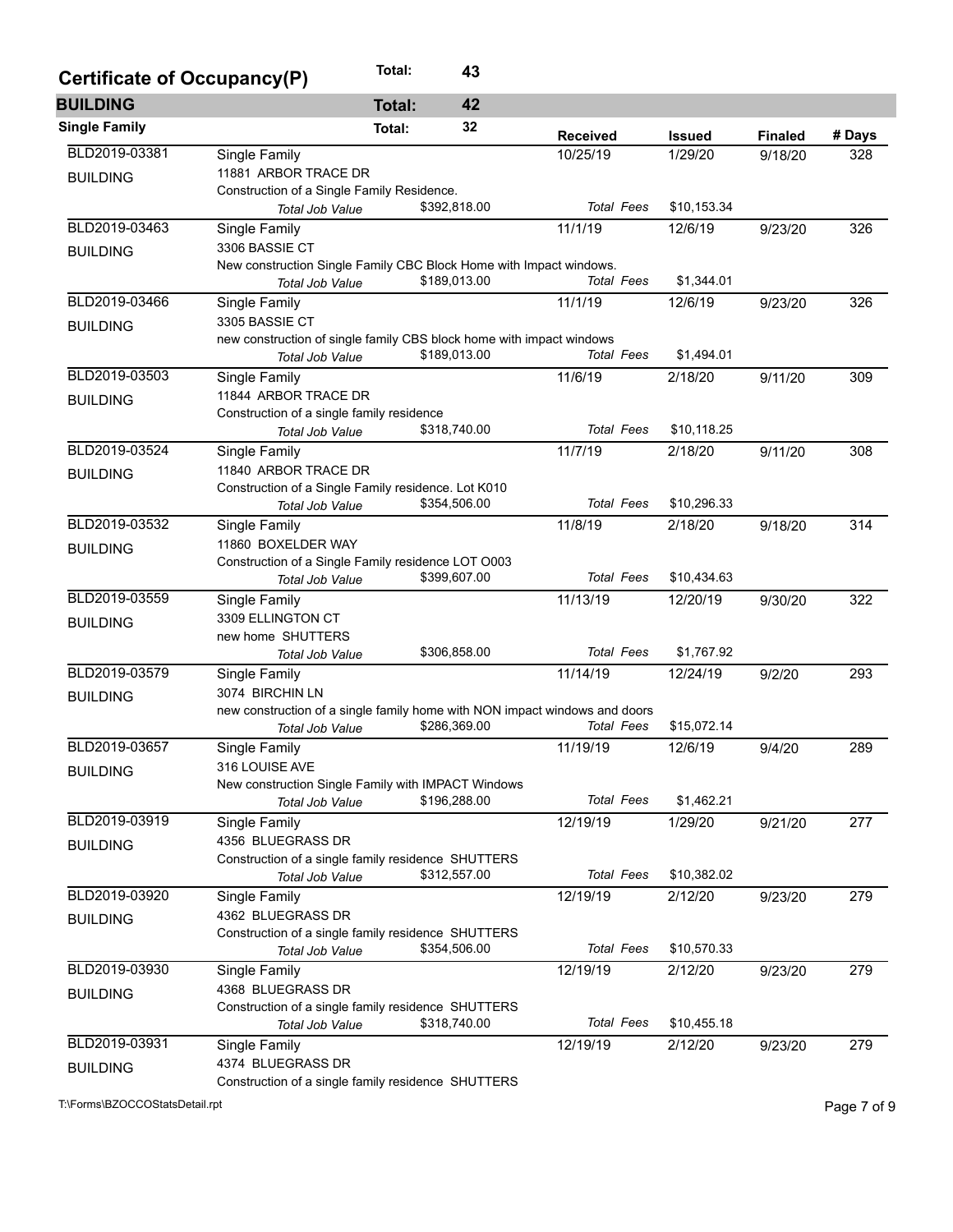| Certificate of Occupancy(P) |                                                                           | Total:        | 43           |                   |               |                |        |  |  |  |
|-----------------------------|---------------------------------------------------------------------------|---------------|--------------|-------------------|---------------|----------------|--------|--|--|--|
| <b>BUILDING</b>             |                                                                           | <b>Total:</b> | 42           |                   |               |                |        |  |  |  |
| <b>Single Family</b>        |                                                                           | Total:        | 32           | <b>Received</b>   | <b>Issued</b> | <b>Finaled</b> | # Days |  |  |  |
| BLD2019-03931               | Single Family                                                             |               |              | 12/19/19          | 2/12/20       | 9/23/20        | 279    |  |  |  |
| <b>BUILDING</b>             | 4374 BLUEGRASS DR                                                         |               |              |                   |               |                |        |  |  |  |
|                             | Construction of a single family residence SHUTTERS                        |               |              |                   |               |                |        |  |  |  |
|                             | Total Job Value                                                           |               | \$354,506.00 | <b>Total Fees</b> | \$10,570.33   |                |        |  |  |  |
| BLD2020-00090               | Single Family                                                             |               |              | 1/13/20           | 1/30/20       | 9/11/20        | 242    |  |  |  |
| <b>BUILDING</b>             | 11461 REMINGTON CHASE                                                     |               |              |                   |               |                |        |  |  |  |
|                             | Construction of a new single family home. SHUTTERS<br>Total Job Value     |               | \$480,474.00 | <b>Total Fees</b> | \$10,949.25   |                |        |  |  |  |
| BLD2020-00386               | Single Family                                                             |               |              | 2/12/20           | 3/30/20       | 9/10/20        | 210    |  |  |  |
|                             | 11698 KATI FALLS LN                                                       |               |              |                   |               |                |        |  |  |  |
| <b>BUILDING</b>             | New Construction Lot #444 (507-Right) IMPACT GLASS                        |               |              |                   |               |                |        |  |  |  |
|                             | Total Job Value                                                           |               | \$608,989.00 | <b>Total Fees</b> | \$13,537.09   |                |        |  |  |  |
| BLD2020-00389               | Single Family                                                             |               |              | 2/12/20           | 4/14/20       | 9/17/20        | 217    |  |  |  |
| <b>BUILDING</b>             | 11501 FOXBRIAR LN                                                         |               |              |                   |               |                |        |  |  |  |
|                             | New Construction lot # 622 (452-Right)                                    |               |              |                   |               |                |        |  |  |  |
|                             | Total Job Value                                                           |               | \$355,961.00 | <b>Total Fees</b> | \$12,399.94   |                |        |  |  |  |
| BLD2020-00426               | Single Family                                                             |               |              | 2/13/20           | 2/28/20       | 9/25/20        | 224    |  |  |  |
| <b>BUILDING</b>             | 3066 BIRCHIN LN                                                           |               |              |                   |               |                |        |  |  |  |
|                             | New Construction of a Single Family Home with NON Impact Windows & Doors. |               |              |                   |               |                |        |  |  |  |
|                             | <b>Total Job Value</b>                                                    |               | \$271,335.00 | <b>Total Fees</b> | \$15,045.09   |                |        |  |  |  |
| BLD2020-00528               | Single Family                                                             |               |              | 2/21/20           | 2/28/20       | 9/28/20        | 219    |  |  |  |
| <b>BUILDING</b>             | 4363 BLUEGRASS DR                                                         |               |              |                   |               |                |        |  |  |  |
|                             | Construction of a single family residence.                                |               | \$318,740.00 | <b>Total Fees</b> | \$10,555.18   |                |        |  |  |  |
|                             | Total Job Value                                                           |               |              |                   |               |                |        |  |  |  |
| BLD2020-00744               | Single Family<br>3116 ROYAL GARDENS AVE                                   |               |              | 3/10/20           | 3/23/20       | 9/8/20         | 181    |  |  |  |
| <b>BUILDING</b>             | New Construction of a single family home with impact windows and doors.   |               |              |                   |               |                |        |  |  |  |
|                             | Total Job Value                                                           |               | \$338,112.00 | <b>Total Fees</b> | \$15,853.40   |                |        |  |  |  |
| BLD2020-00816               | Single Family                                                             |               |              | 3/18/20           | 4/21/20       | 9/3/20         | 168    |  |  |  |
| <b>BUILDING</b>             | 11884 ARBOR TRACE DR                                                      |               |              |                   |               |                |        |  |  |  |
|                             | Construction of a Single Family Residence. LOT J001 SHUTTERS              |               |              |                   |               |                |        |  |  |  |
|                             | Total Job Value                                                           |               | \$396,770.00 | Total Fees        | \$10,711.92   |                |        |  |  |  |
| BLD2020-00928               | Single Family                                                             |               |              | 4/1/20            | 4/21/20       | 9/9/20         | 160    |  |  |  |
| <b>BUILDING</b>             | 11968 ARBOR TRACE DR                                                      |               |              |                   |               |                |        |  |  |  |
|                             | Construction of a single family residence SHUTTERS                        |               |              |                   |               |                |        |  |  |  |
|                             | Total Job Value                                                           |               | \$321,947.00 | <b>Total Fees</b> | \$10,292.98   |                |        |  |  |  |
| BLD2020-00959               | Single Family                                                             |               |              | 4/3/20            | 4/22/20       | 9/18/20        | 167    |  |  |  |
| <b>BUILDING</b>             | 11881 HICKORY ESTATE CIR                                                  |               |              |                   |               |                |        |  |  |  |
|                             | Construction of a single family residence SHUTTERS                        |               | \$521,067.00 | <b>Total Fees</b> | \$11,156.92   |                |        |  |  |  |
| BLD2020-01022               | Total Job Value                                                           |               |              |                   |               |                |        |  |  |  |
|                             | Single Family                                                             |               |              | 4/9/20            | 4/24/20       | 9/11/20        | 155    |  |  |  |
| <b>BUILDING</b>             | 1766 STARNES AVE<br>New Construction IMPACT GLASS                         |               |              |                   |               |                |        |  |  |  |
|                             | Total Job Value                                                           |               | \$238,552.00 | <b>Total Fees</b> | \$1,692.33    |                |        |  |  |  |
| BLD2020-01024               | Single Family                                                             |               |              | 4/9/20            | 4/24/20       | 9/24/20        | 168    |  |  |  |
|                             | 1767 STARNES AVE                                                          |               |              |                   |               |                |        |  |  |  |
| <b>BUILDING</b>             | New construction IMPACT GLASS                                             |               |              |                   |               |                |        |  |  |  |
|                             | Total Job Value                                                           |               | \$238,552.00 | <b>Total Fees</b> | \$4,606.59    |                |        |  |  |  |
| BLD2020-01104               | Single Family                                                             |               |              | 4/20/20           | 5/4/20        | 9/16/20        | 149    |  |  |  |
| <b>BUILDING</b>             | 11809 CLIFTON TER                                                         |               |              |                   |               |                |        |  |  |  |
|                             | Construction of a New Single Famuly Home. LOT929 SHUTTERS                 |               |              |                   |               |                |        |  |  |  |

T:\Forms\BZOCCOStatsDetail.rpt Page 8 of 9